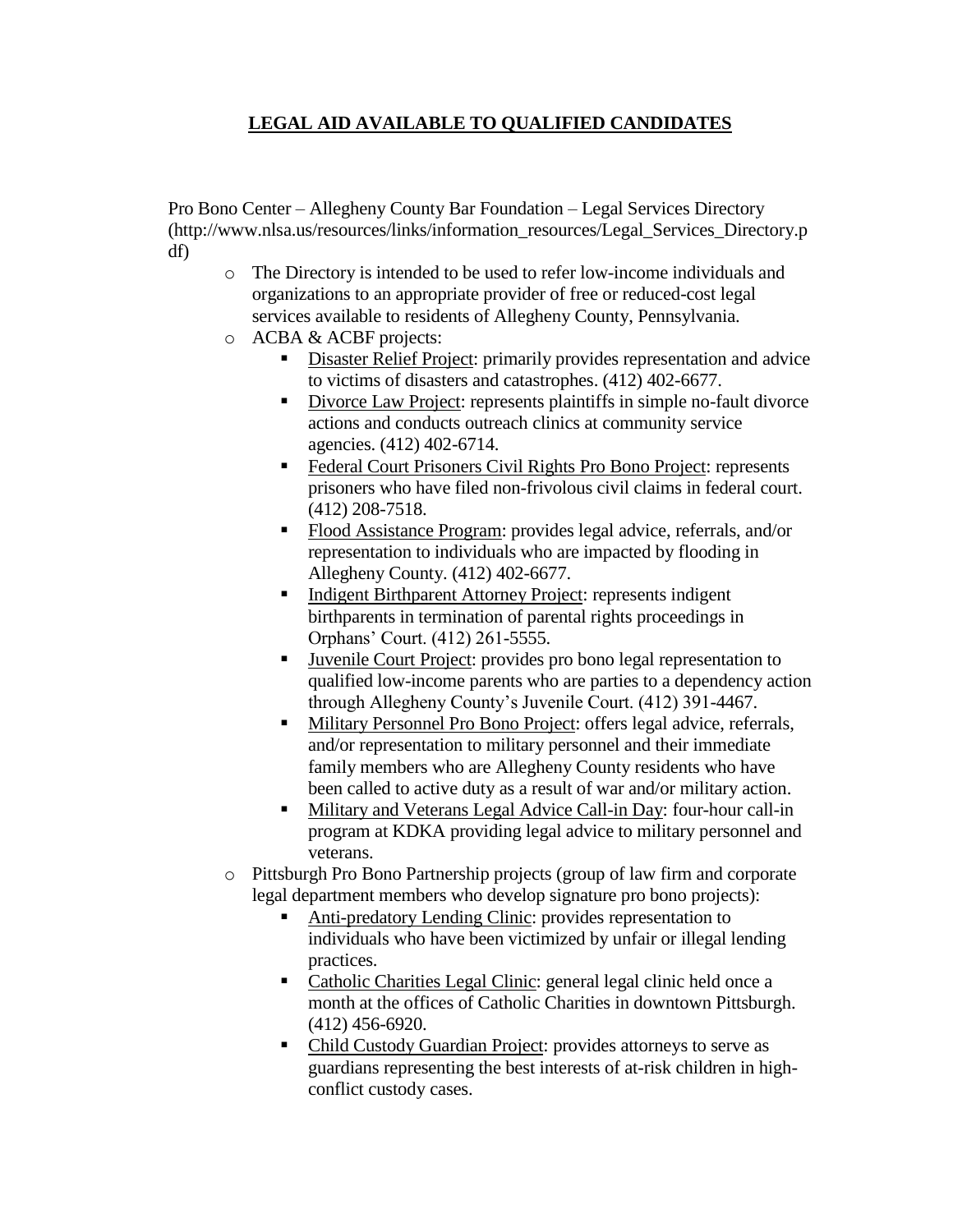- Custody Conciliation Pro Bono Project: limited representation of clients at family law custody conciliations.
- **Project H.E.L.P.** (Homeless Experience Legal Protection): in partnership with Operation Safety Net, provides legal advice and representation to individuals and families who are experiencing temporary or chronic homelessness.
- McKees Rocks Clinic: general clinic held two times per month at Focus on Renewal in McKees Rocks.
- Millvale Community Clinic: general legal clinic held once a month at the Wellness Center of the Sisters of St. Francis in Millvale, Pennsylvania. Provides legal advice to low-income residents of the Millvale area on a variety of legal issues. (412) 526-8545.
- Veterans Legal Clinic: general legal clinic held on the first Tuesday of every month at The Veterans Place of Washington Boulevard. Provides legal advice to veterans on a variety of legal issues, including obtaining benefits to which the veteran may be entitled. (412) 363-8761.
- The Wills Project: provides drafting of wills, living wills, and Healthcare Powers of Attorney for senior citizens who meet incomeeligibility guidelines.
- o Member Organization projects:
	- Christian Legal Aid of Pittsburgh: provides free legal consultation on **non-criminal** matters including but not limited to family law, protection from abuse orders, bankruptcy, landlord-tenant issues, and elder law. (412) 622-0232.
	- Education Law Center: provides legal advocacy to families who have public education related problems. Services include individual counseling and technical support, legal representation in select individual cases and cases involving key issues affecting large numbers of students, and advocacy for administrative and legislative reforms at the local, state, and national levels. (412) 391-5225.
	- Greater Pittsburgh Arts Council Volunteer Lawyers for the Arts: provides advice and representation to emerging and small arts organizations and low-income individual artists in the following areas: incorporation, by-laws and  $501(c)(3)$  status filings, entertainment contracts, immigration law, trademark, copyright, and other IP issues. (412) 391-2060.
	- Jewish Family & Children's Service: offers family and immigration law assistance to low-income refugees and immigrants in Pittsburgh. (412) 422-7200.
	- Kidsvoice: represents abused, neglected, and at-risk children in Juvenile Court dependency proceedings. (412) 391-3100.
	- **Lawlinks, A Program of the Bayer Center for Nonprofit** Management at Robert Morris University: provides legal services, education, and advice to small, grassroots, non-profit organizations. (412) 397-3100.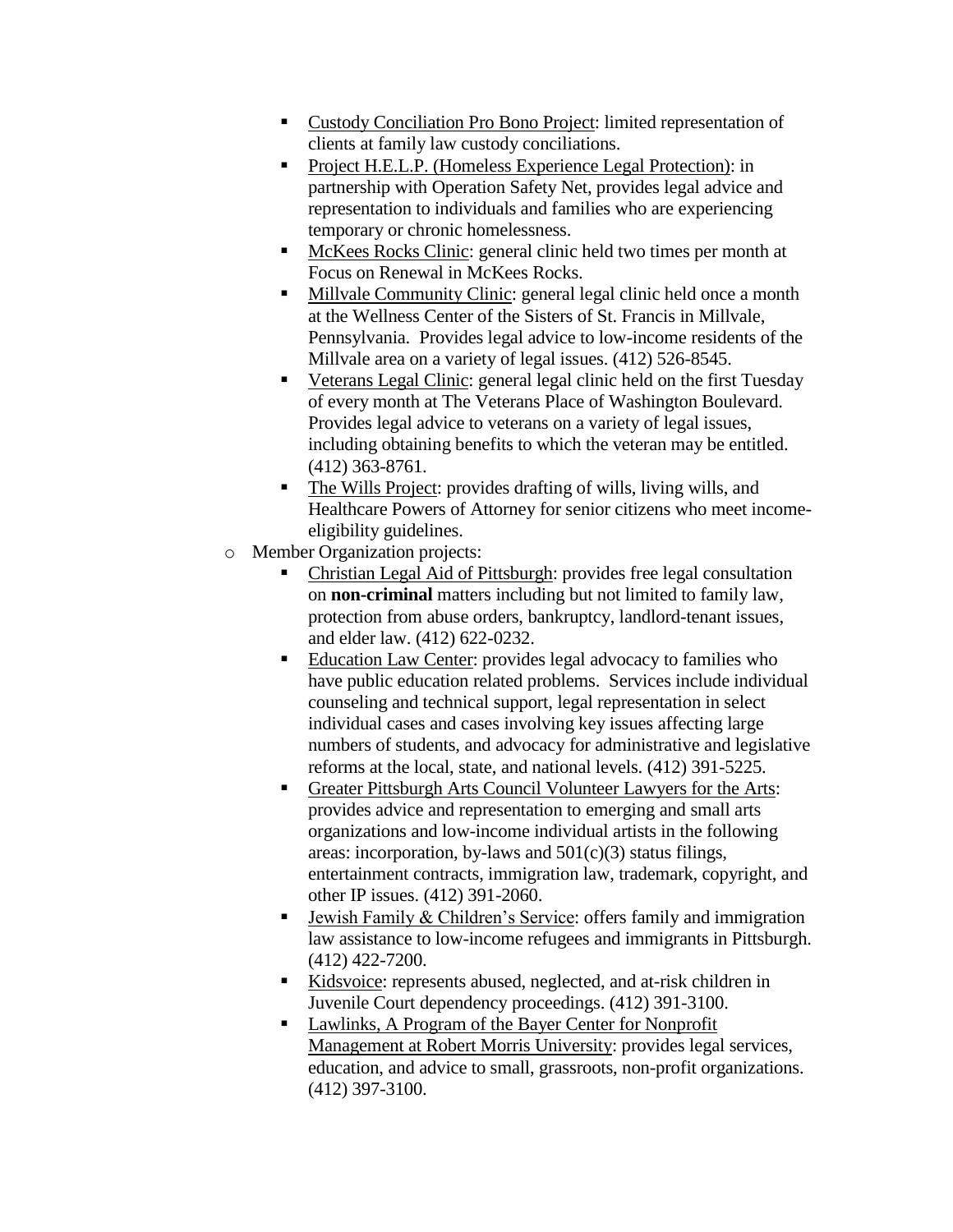- Mental Health America Allegheny County: provides legal consultations and limited representation to individuals receiving mental-health services. Focus is on issues that are **non-criminal**. (412) 391-3820.
- Neighborhood Legal Services Association: provides advice and representation in the following areas: employment and unemployment compensation law, family law, tenant's rights, debt collection and bankruptcy law, protection from abuse, SSI and social security disability, litigation defense, estates with limited assets, and adult guardianships. (412) 255-6700.
- North Hills Community Outreach, Inc.: provides counseling and referral services at clinics in the North Hills regarding family, consumer, and landlord/tenant issues. (412) 487-6316.
- Pittsburgh Aids Task Force Legal Committee: advises, refers, and/or represents people living with AIDS and HIV infection, their family, and friends in legal matters including: wills, living wills, powers of attorney, SSI/SSDI, guardianship, issues involving civil rights, employment discrimination, medical treatment discrimination, confidentiality issues and medical insurance. (412) 345-7456.
- **Pro Se Assistance Program, Court of Common Pleas of Allegheny** County, Family Division – Adult Section: assists eligible unrepresented applicants in the preparation of motions to be presented to a Family Court judge. (412) 350-5600.
- Uptown Legal Clinic: offers pro bono legal services at Bethlehem Haven to indigent and low-income individuals in matters pertaining to family law, housing, debtor-creditor, and benefits issues. (412) 391-1348.
- o This information is also available at http://www.acbf.org/Pro\_Bono\_Center/Member\_Organizations.asp.
- o Eligibility for pro bono legal services is normally based on income, although some programs, particularly those that serve the elderly, are available regardless of income. Income-based programs normally set their limits according to a percentage of the federal poverty guidelines. Guidelines are set each year by the U.S. Department of Health and Human Services, and can be found at http://aspe.hhs.gov/poverty/. Some Pro Bono Center projects accept clients whose family income is no higher than 250% of the poverty guidelines, while other organizations and projects have much lower eligibility thresholds.
- $\triangleright$  PALawHELP.org: a guide to legal information and free civil legal services for lowincome persons and seniors in Pennsylvania. At this website, you can locate information on a variety of legal issues, as well as information on how to contact programs providing legal assistance in Pennsylvania. This includes basic eligibility and contact information for the programs providing free legal assistance in Pennsylvania. Available at http://palawhelp.org/PA/index.cfm.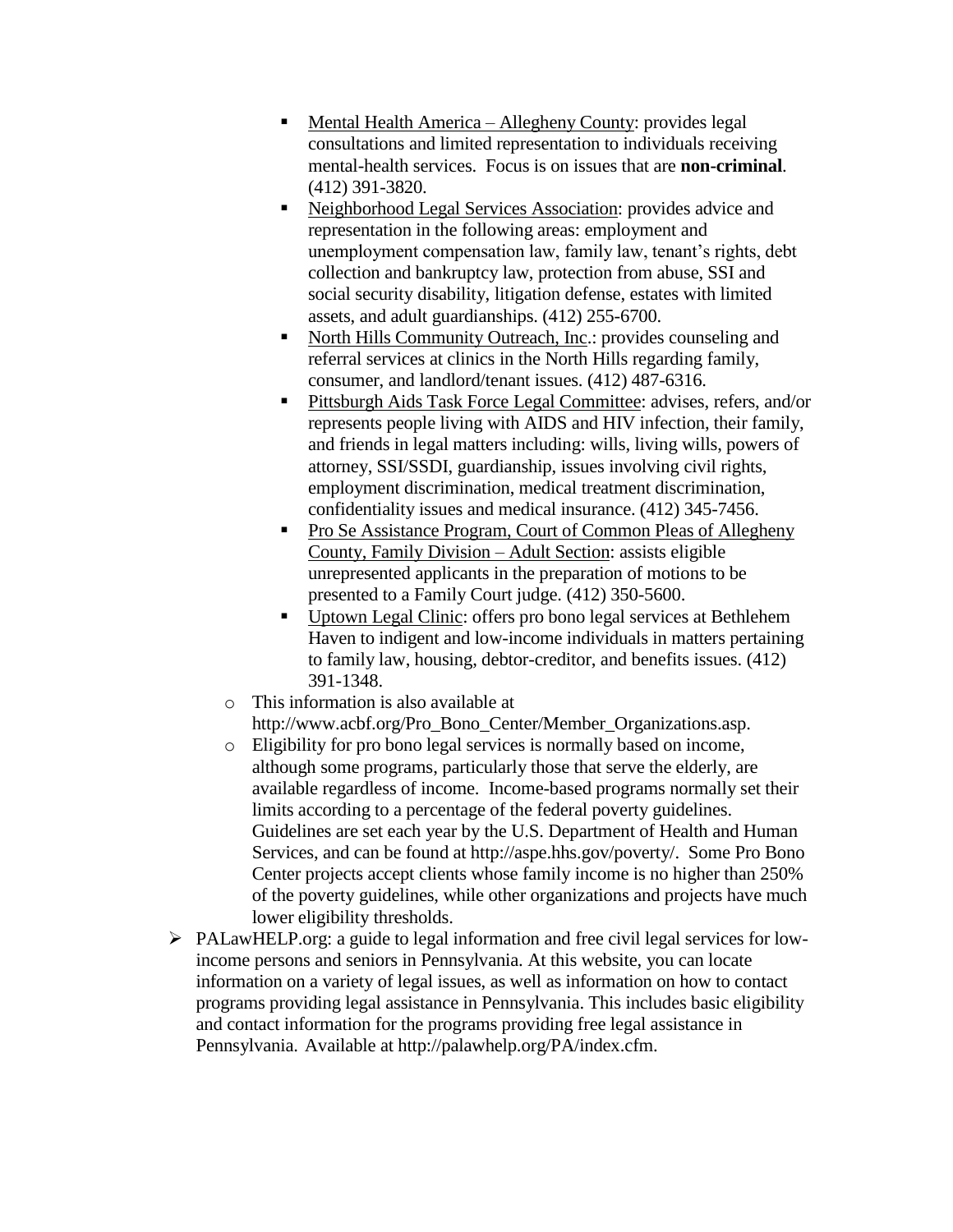### **Neighborhood Legal Services Association** (www.nlsa.us)

*What is it?*

- Provides free **civil** legal services to low income individuals and families.
- $\triangleright$  Depending on the particular civil legal problems, NLSA may provide direct representation, advice, assistance in self-representation, brief service/limited legal assistance or referral to a private attorney (including free and reduced-fee). NLSA also provides community education on legal topics. Free interpretation services are provided to those with limited English abilities and the hearing-impaired.

### *How to Request Services*

- $\triangleright$  Requests for services may be made by telephone, in person, and in Allegheny County at outreach sites for some elderly and abuse victims, and for patients from UPMC-McKeesport Hospital through referrals from hospital staff to our attorney who works on site at the hospital 3 days a week as part of a Medical Legal Collaborative for Patients.
- $\triangleright$  For those calling by telephone, an intake unit screens for financial eligibility and case type. Eligibility determinations are done by 4 intake specialists for Allegheny County and by the secretaries in Beaver, Butler, and Lawrence Counties. NLSA provides home visits to home-bound callers. "Language Line" is used for non-English speakers. Hours of operation by telephone are 9:00 a.m. to 2:30 p.m. Monday through Friday of each week, excluding major holidays. Evening telephone advice is available between 5:00 and 8:00 p.m. on Mondays and Wednesdays. Callers who cannot get through on the line are given the option to leave a message and have their calls returned. All callers have their telephone calls returned within 2 business days.
- For those walking into an office, services are accessed from 8:30 a.m. to 4:30 p.m. in Beaver, Butler and Lawrence Counties and from 9:00 a.m. to 5:00 p.m. in Allegheny County. All offices close for lunch between noon and 1:00 p.m. Only those in an emergency situation will have a file opened through the walk-in process. Anyone without an emergency will be asked to access services by calling the correct office for their county.
- $\triangleright$  Those without telephones who walk into the office will have their eligibility determined regardless of whether or not their case presents an emergency. If possible, they will be seen by a casehandler at the time of the visit or an appointment will be scheduled for them to meet with a casehandler.
- $\triangleright$  Office Hours & Locations: NLSA offices are located in Allegheny, Beaver, Butler and Lawrence Counties. Each is staffed by attorneys, paralegals and support personnel equipped to assist clients with civil legal matters.
	- o Allegheny County: 928 Penn Avenue, Pittsburgh, PA 15222-3799 Phone: (412) 255-6700 Toll Free: (866) 761-6572 Fax: (412) 355-0168 Telephone Hours: Monday-Friday 9:00 a.m.-12:00 p.m. and 1:00 p.m.-2:30 p.m. Office Hours: Monday-Friday 9:00 a.m.-5:00 p.m.
	- o Beaver County: Stone Point Landing, Suite 204A, 500 Market Street, Bridgewater, PA 15009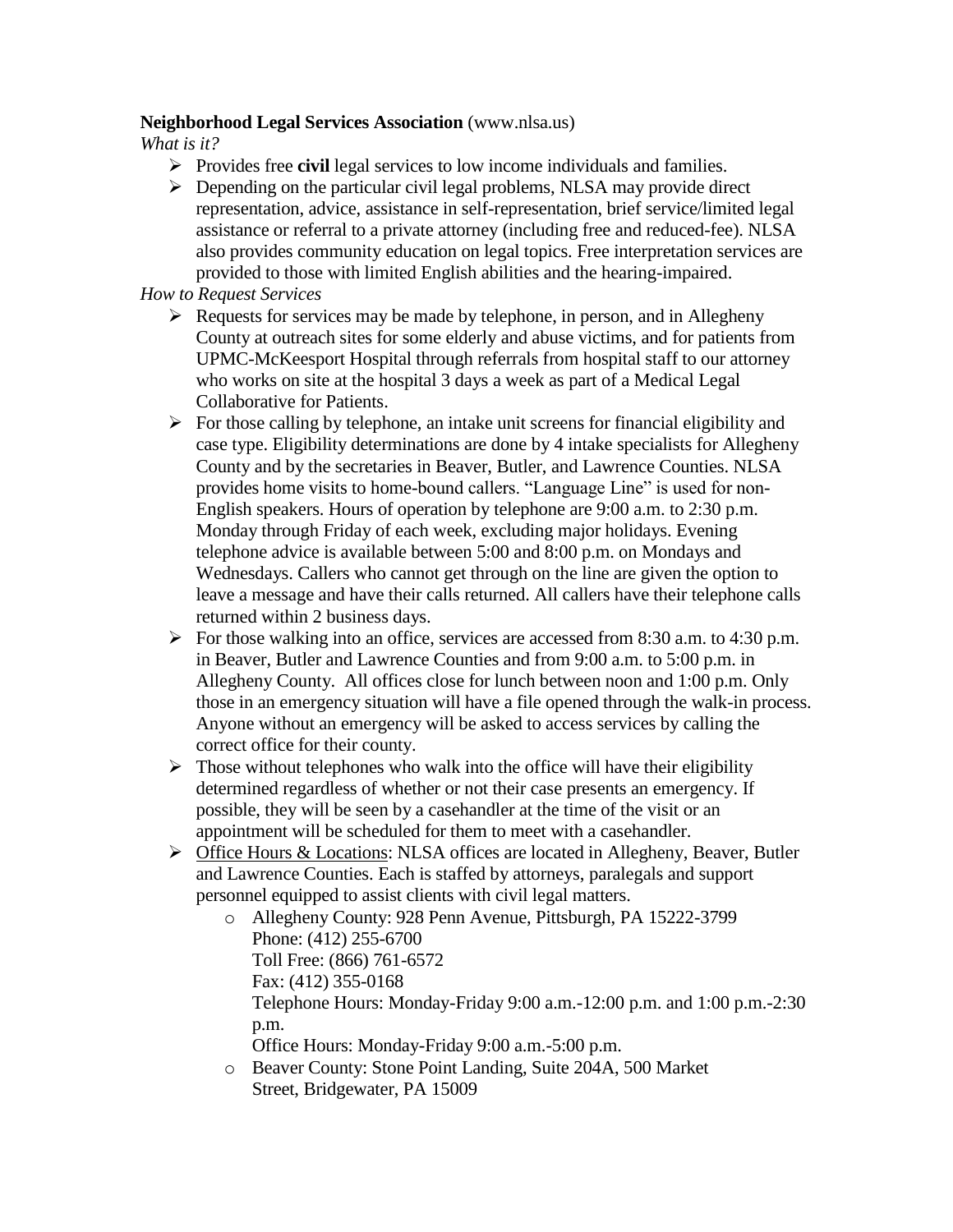Phone: (724) 378-0595 Fax: (724) 378-9795 Telephone Hours: Monday-Friday 9:00 a.m.-12:00 p.m. and 1:00 p.m.-2:30 p.m. Office Hours: Monday-Friday 8:30 a.m.-12:00 p.m. and 1:00 p.m.-4:30 p.m.

o Butler County: Holly Pointe - Suite 301, 220 South Main Street, Butler, PA 16001-5973

Phone: (724) 282-3888

Fax: (724) 282-4622

Telephone Hours: Monday-Friday 9:00 a.m.-12:00 p.m. and 1:00 p.m.-2:30 p.m.

Office Hours: Monday-Friday 8:30 a.m.-12:00 p.m. and 1:00 p.m.-4:30 p.m. o Lawrence County: 125 East North Street, Suite 329 - Temple Building,

New Castle, PA 16101-3751 Phone: (724) 658-2677 Fax: (724) 658-5994 Telephone Hours: Monday-Friday 9:00 a.m.-12:00 p.m. and 1:00 p.m.-2:30 p.m.

Office Hours: Monday-Friday 8:30 a.m.-12:00 p.m. and 1:00 p.m.-4:30 p.m. *Other Services*

- $\triangleright$  Law Clinics: NLSA hosts clinics at its central office on Wednesday evenings from 5:30 until 7:30 p.m. Pre-registration is required for anyone interested in attending one of the clinic. Those attending the clinic will listen to a brief general introduction and then have an opportunity to meet individually with an attorney. If additional legal assistance is needed, the client may be given a pro bono or reduced-fee referral. All clinic attendees must pre-register by calling (412) 255-6700.
- $\triangleright$  Unfortunately NLSA does not have the resources to provide full service in every case. In order to assist as many eligible clients as possible, NLSA has set up a telephone advice system in all service areas. This Helpline is a convenient way for clients to obtain basic legal advice, pamphlet material, and referrals to other agencies which may be able to assist them.
	- o Allegheny County Office Helpline: (866) 761-6572 or (412) 255-6700 Hours: Monday-Friday 9:00 a.m.-12:00 p.m. and 1:00 p.m.-2:30 p.m. and Monday and Wednesday evenings from 5:00 p.m.-8:00 p.m.
	- o Beaver County Office Helpline: (724) 282-3888 Hours: Monday-Friday 9:00 a.m.-12:00 p.m. and 1:00 p.m.-4:00 p.m. and Monday and Wednesday evenings from 5:00 p.m.-8:00 p.m.
	- o Lawrence County Office Helpline: (724) 658-2677 Hours: Monday-Friday 9:00 a.m.-12:00 p.m. and 1:00 p.m.-4:00 p.m. and Monday and Wednesday evenings from 5:00 p.m.-8:00 p.m.
- $\triangleright$  There are also brochures providing information on frequently asked questions for particular areas of law. This information can be found at http://www.nlsa.us/resources/info.html. Hard copies of brochures can be obtained at the NLSA Central Office in downtown Pittsburgh.

# **Lawyer Referral Services**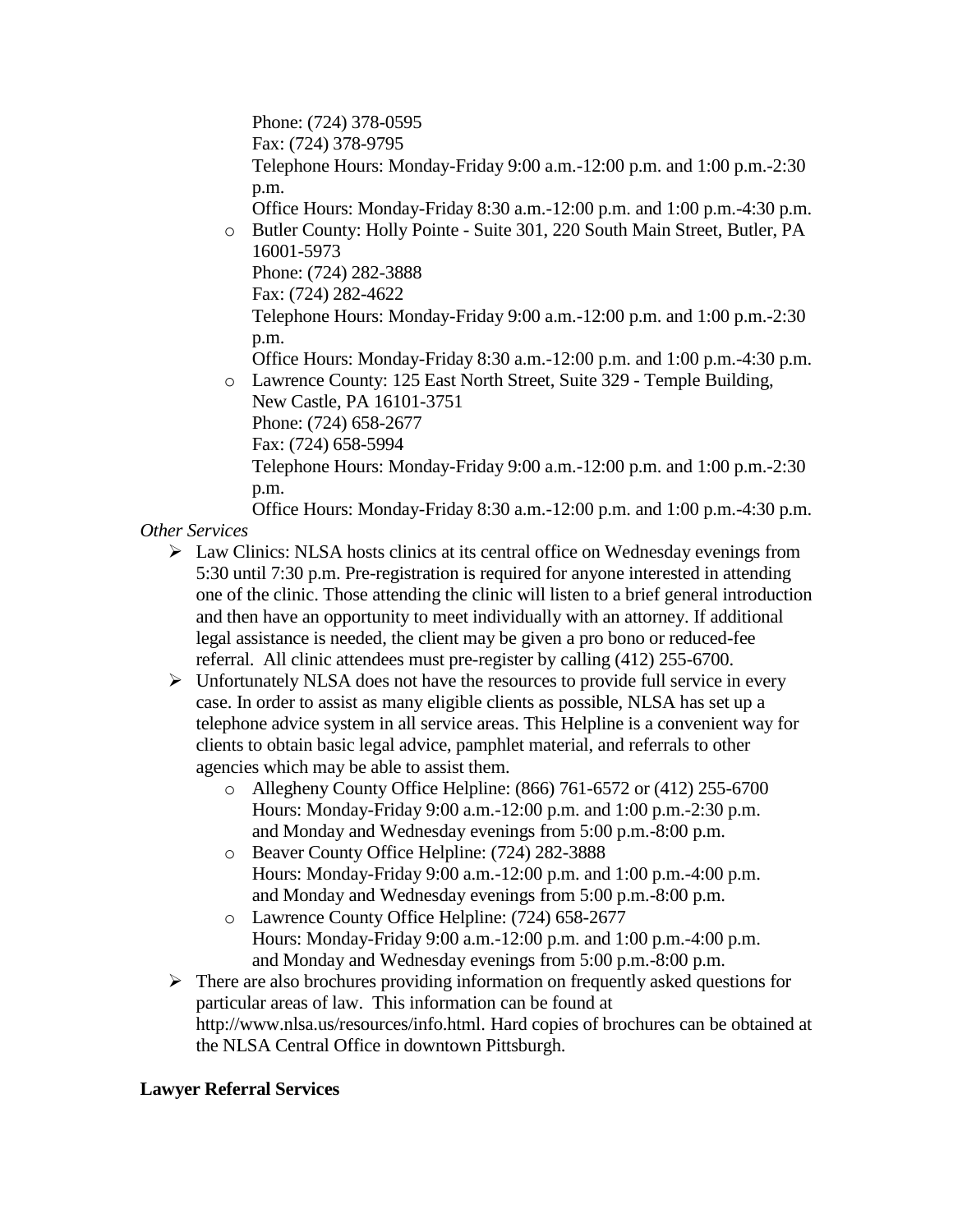- Allegheny County Bar Association (ACBA) Lawyer Referral Service: a person can get a thirty minute consultation with a private attorney for a \$30 fee. Call (412) 261-5555. This service does not guarantee that any attorney it refers will be able to assist you. Its attorneys typically handle only Allegheny County matters – that is for residents of Allegheny County or those who have had a case arise in Allegheny County. Individuals who are ineligible for pro bono programs, due to either their income or the nature of their legal issue, may get help in finding an attorney through this service. The service is designed to assist the public in locating lawyers for specific types of legal matters. After the brief consultation, clients determine if they would like to hire the attorney at the attorney's regular fee scale.
- ACBA Modest Means Program: a client, once screened, will be referred to one attorney who has agreed to provide a particular service at a reduced fee. To qualify for the Modest Means Panel, an individual must fall within 200% of the Federal Poverty Guidelines before taxes. In the event that an individual misrepresents his or her income, the attorney will be free to charge his or her normal rates. Fees must be paid prior to the attorney performing any work, and if services sought exceed the program specifications, the attorney may charge an additional fee. Contact the ACBA Lawyer Referral Service at (412) 261-5555. Program areas are Family Law, Wills, Powers of Attorney, and Living Wills. Rates vary for each program area.

### o **FLAT FEE**

| Uncontested Divorce (w/No Property Claims) | \$250.00                |
|--------------------------------------------|-------------------------|
| <b>Custody Conciliation</b>                | \$250.00                |
| <b>Support Conference/Hearing</b>          | \$300.00                |
| PFA Hearing                                | \$250.00                |
| Simple Will                                | \$50.00                 |
| Living Will                                | \$25.00                 |
| Power of Attorney                          | \$25.00                 |
| DUI (ARD Eligible)                         | \$500.00                |
| Bankruptcy                                 | $$500.00 + Filing Fees$ |
| <b>HOURLY RATE*</b><br>$\circ$             |                         |
| Uncontested Divorce (w/Property Claims)    | @\$60.00/hr             |

 Contested Divorce (w/Property Claims) @ \$60.00/hr Contested Divorce (w/No Property Claims) @ \$60.00/hr

\* The attorney may charge a retainer to be set at his/her discretion.

### **Office of the Public Defender of Allegheny County**

(http://www.alleghenycounty.us/opd/)

Contact information: (412) 350-2401. Hours: Monday – Friday 8:30 a.m. – 4:30 p.m. Location: County Office Building, 542 Forbes Avenue Room 400, Pittsburgh, PA 15219

- $\triangleright$  The Office of the Public Defender provides legal representation to those individuals who are financially unable to secure sufficient funds to obtain legal counsel in matters where counsel is constitutionally guaranteed.
- $\triangleright$  Generally, the Office of the Public Defender provides representation in criminal matters and to individuals in the following areas: juvenile delinquency, critical